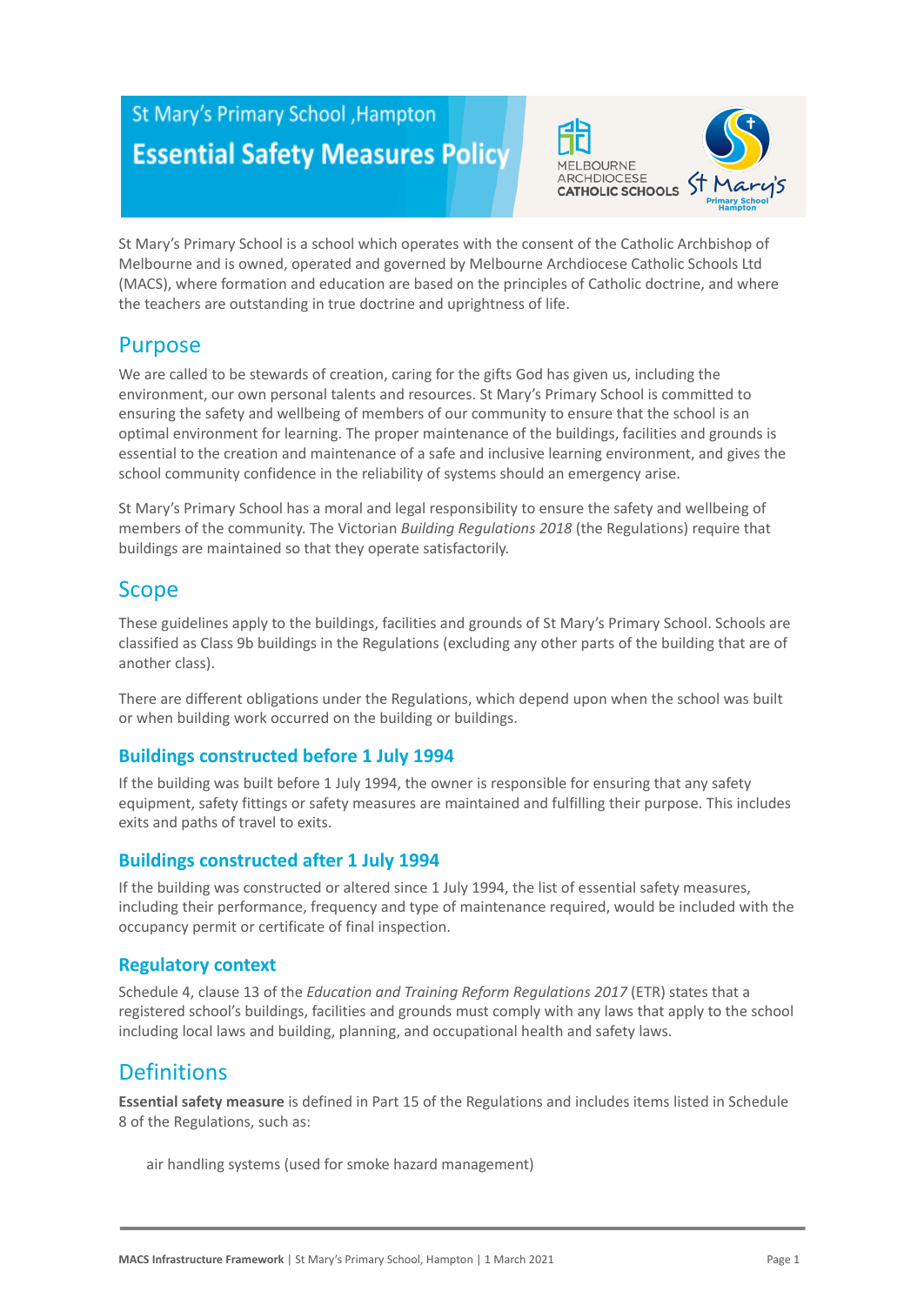exit doors early warning systems emergency lifts emergency lighting emergency power supply emergency warning systems exit signs fire control centres fire curtains and doors fire extinguishers fire detection and alarm systems fire hydrants fire isolated stairs fire rated materials fire windows mechanical ventilation (incorporating a cooling tower, or hot or warm water system) fire isolated passageways and ramps paths of travel to exits smoke alarms smoke control systems sprinkler systems.

### **Policy**

- 1.1 As the building owner, MACS requires that the principal prepares an annual essential safety measures report on the building's essential safety measures. The principal may authorise an agent, such as a specialist maintenance contractor, to complete the report. The annual essential safety measures report needs to be in accordance with the approved form.
- 1.2 Records of maintenance checks, safety measures and repair work must be retained so they can be inspected by a municipal building surveyor or chief officer of the fire brigade.
- 1.3 These documents must be available on request after 24 hours notice has been given.
- 1.4 If work is planned that will alter existing buildings, the impact on essential safety measures must be considered. Check with a municipal or private building surveyor to ensure that compliance with the Act and Regulations is maintained.
- 1.5 A current copy of the building's occupancy permit will be displayed at St Mary's Primary School in a prominent position approved by the building surveyor.

### **Role of the principal or delegate**

The Principal at St Mary's Primary School acts as the school's site manager and is responsible for: